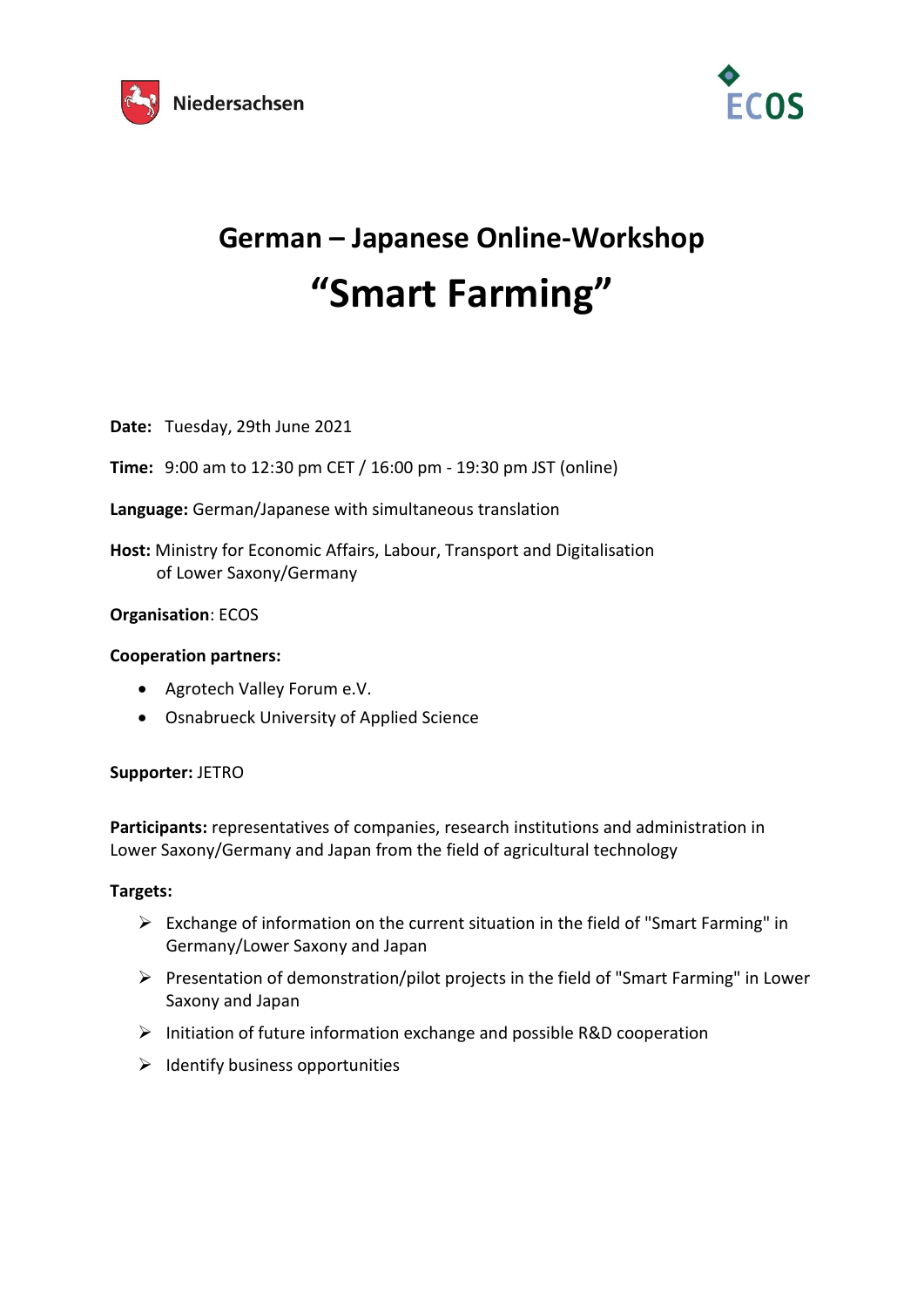### *Background*

Autonomous tractors, field robots that fertilise and harvest, and remote-controlled drones that plant and distribute selective pesticides - digitalisation has long since found its way into agricultural technology. The high-tech nations Germany and Japan are testing possible applications in ground-breaking demonstration projects and on various experimental fields. Interdisciplinary knowledge and competences are in high demand across national borders. Consequently, the G20 agriculture ministers have identified the digitalisation in agriculture as a central topic in international cooperation.

Cooperation in the field of smart farming and digitalisation in agriculture between both countries provides an interesting potential for mutual learning, R&D projects, regional cooperation as well as business opportunities.

In a bilateral online workshop, German and Japanese experts from science, industry and politics will exchange views on the respective potentials of digitalisation in agriculture, current strategies and innovations.

Stakeholders of the "Agro-Nordwest" experimental field in Lower Saxony will give an insight into ongoing projects. The Federal State of Lower Saxony hosts Germany's largest agricultural technology cluster, which includes the Osnabrück University of Applied Sciences and the University of Osnabrück, the German Research Centre for Artificial Intelligence (DFKI), as well as global players such as Claas, Amazone or Krone and numerous specialised, innovative medium-sized companies.

Thus, opportunities for R&D cooperation or strategic alliances with Japanese players and regions as well as business opportunities will be identified.

Registration is already possible: https://www.ecos.eu/ja/veranstaltungen\_j/details j/smart farming j.html

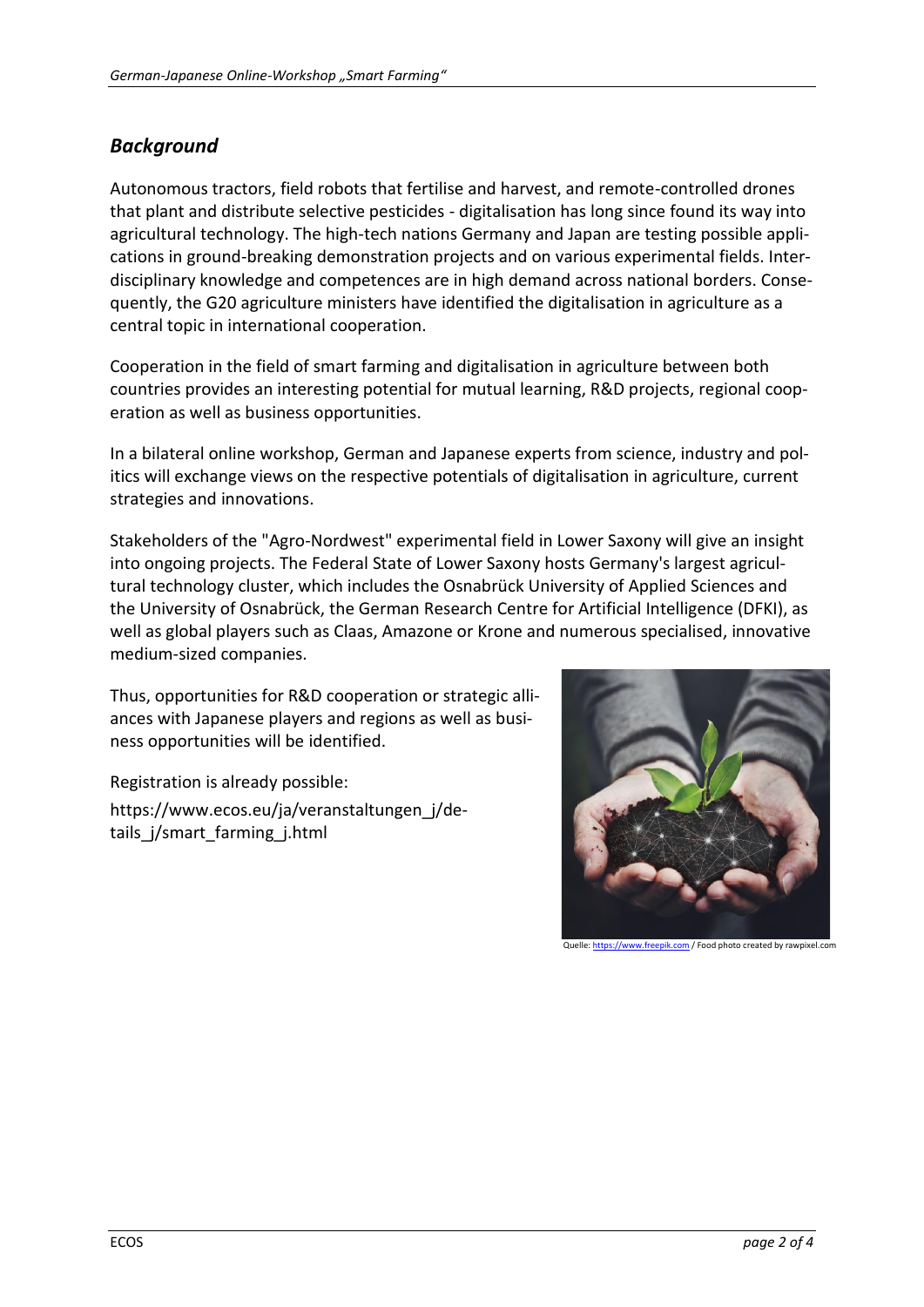## *Programme*

| <b>Time CET</b><br>(JST) | Programme                                                                                                                                                                                                                                                                                     |
|--------------------------|-----------------------------------------------------------------------------------------------------------------------------------------------------------------------------------------------------------------------------------------------------------------------------------------------|
| 9:00<br>(16:00)          | <b>Technical introduction</b><br>Johanna Schilling, ECOS<br>Welcome by the moderator<br>Benjamin Kowalski, Manager Farm, Food & Bio Economy, Innova-<br>tionszentrum Niedersachsen                                                                                                            |
| 9:05<br>(16:05)          | <b>Greeting Addresses</b><br>Ralf Pospich, Head of investment Promotion and Foreign Trade, Ministry<br>for Economic Affairs, Labour, Transport and Digitalisation of Lower Sax-<br>ony/Germany<br>Masaaki Takabatake, General-Director, Japan External Trade Organisa-<br>tion (JETRO) Berlin |
| 9:15<br>(16:15)          | Keynote: Promotion of Smart Agriculture<br>Kazuyuki Shimamura, Director, Research Promotion Division, Agriculture,<br>Forestry and Fisheries Research Council, Ministry of Agriculture, Forestry<br>and Fisheries (MAFF), Japan                                                               |
| 9:30<br>(16:30)          | Keynote: Current measures in Germany for the introduction of Smart<br>Farming technologies<br>Dr. Steffen Beerbaum, Director, Application of Digitalization in Agricul-<br>ture Division, Federal Ministry of Food and Agriculture (BMEL), Germany                                            |
| 9:45<br>(16:45)          | Q&A                                                                                                                                                                                                                                                                                           |
| 10:00<br>(17:00)         | Agricultural Systems of the Future - Field Robotics in Practice<br>Prof. Arno Ruckelshausen, Faculty of Engineering and Computer Science<br>Prof. Dieter Trautz, Faculty of Agricultural Science and Landscape Archi-<br>tecture<br><b>Osnabrueck University of Applied Science</b>           |
| 10:15<br>(17:15)         | Fostering Human Resource and Entrepreneurship Education for the De-<br>velopment of Smart Agriculture through the Integration of Agriculture<br>and Engineering<br>Prof. Takashi Gomi, Director, WISE program, Tokyo University of Agricul-<br>ture and Technology (TUAT)                     |
| 10:25                    | Before thinking about smart agriculture - What ist farm work?<br>Prof. Kiyoshi Tajima(Recording), Faculty of Regional Environment Science,<br>Tokyo University of Agriculture (NODAI)                                                                                                         |

# **Japanese-German Online Workshop on "Smart Farming"**